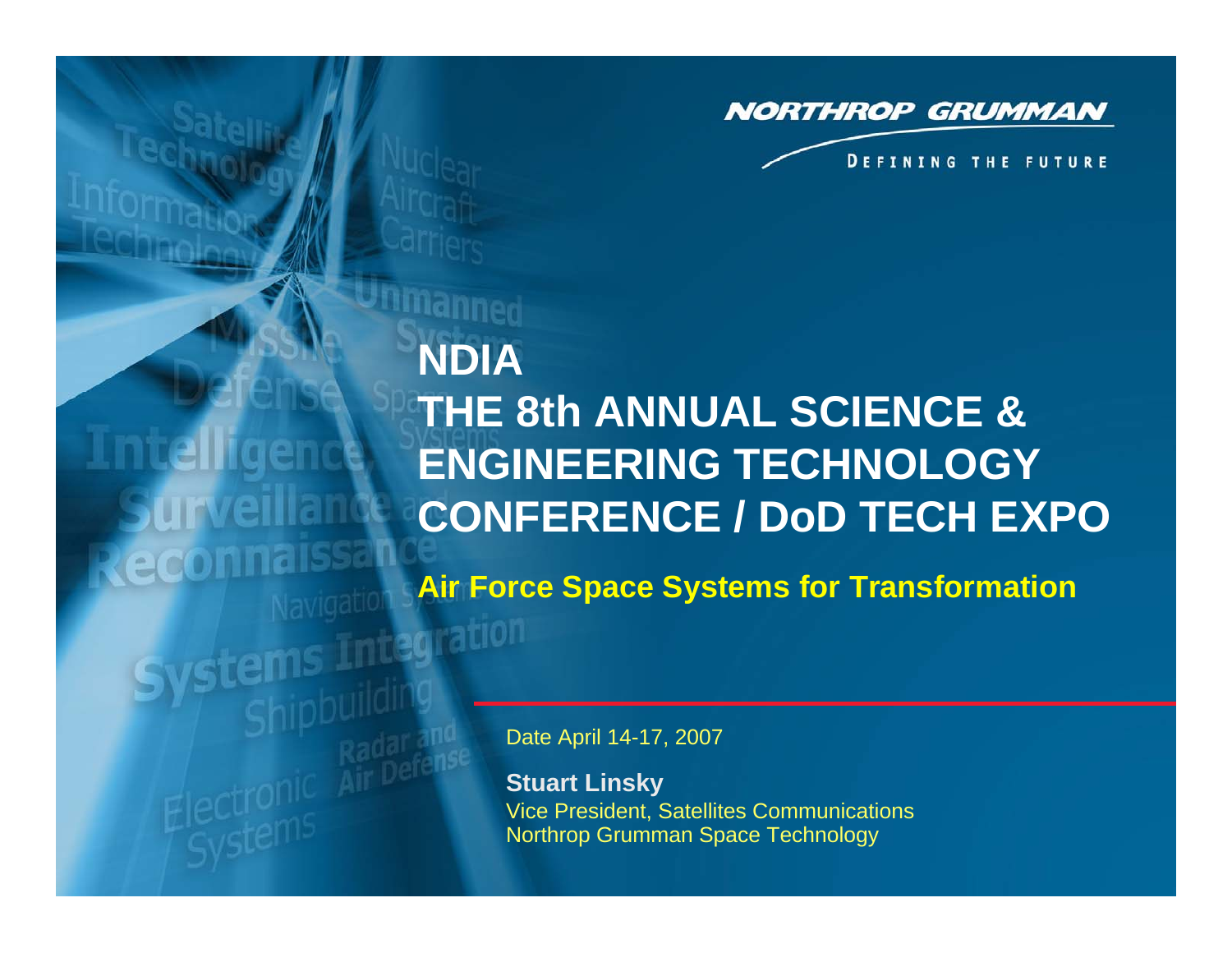# **Challenges in balancing performance and risk Challenges in balancing performance and risk**



**Hammurabi's Code** - **282 laws** 

- **1760 BC** 



**229.***If a builder build a house for some one, and does not construct it properly, and the house which he built fall in and kill its owner, then that builder shall be put to death.*

**230.***If it kill the son of the owner the son of that builder shall be put to death.*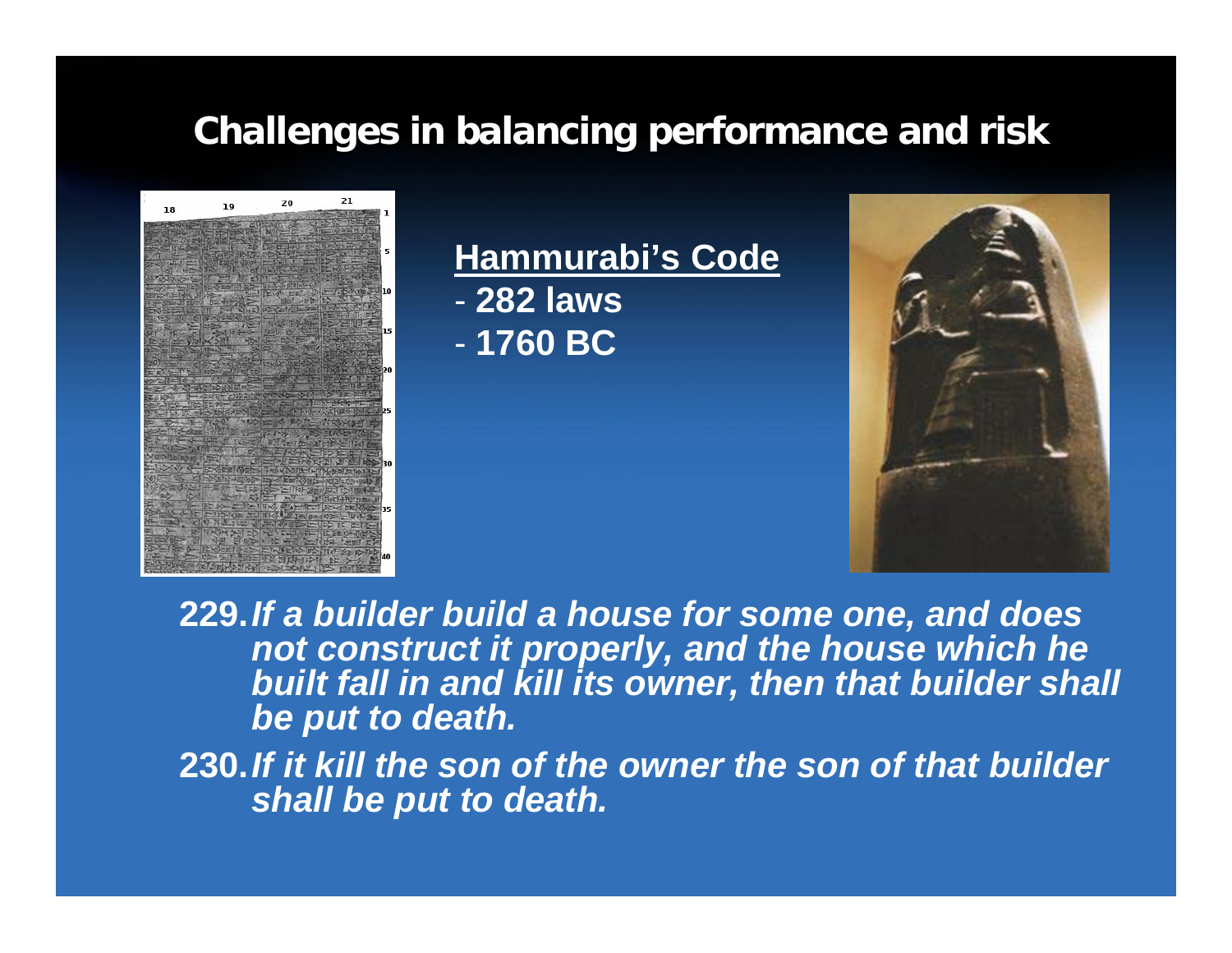# **Causes of Engineering Disasters Causes of Engineering Disasters**

|           | • Insufficient knowledge                                   | 36%         |
|-----------|------------------------------------------------------------|-------------|
|           | • Underestimation of influence                             | 16%         |
|           | • Ignorance, carelessness, negligence                      | 14%         |
|           | <b>• Forgetfulness, error</b>                              | 13%         |
|           | • Relying upon others without sufficient control           | 9%          |
|           | • Objectively unknown situation                            | 7%          |
|           | • Imprecise definition of responsibilities                 | 1%          |
|           | • Choice of bad quality                                    | 1%          |
| $\bullet$ | <b>Other</b>                                               | 3%          |
|           | * Study by Swiss federal Institute of technology in Zurich |             |
|           | • Funding instability                                      | $\sim$ 36 % |
|           | • Initial program parameters not reasonable                | 24 %        |
|           | <b>• Technology below best practice maturity standards</b> | 18 %        |
|           | • Requirements instability                                 | 13%         |
|           | • Staffing problems                                        | 8%          |
|           | <b>• Excessive oversight</b>                               | 7%          |
|           | <b>Inexperienced leadership</b>                            | 7%          |

**\*GAO question DOD's major weapon program managers**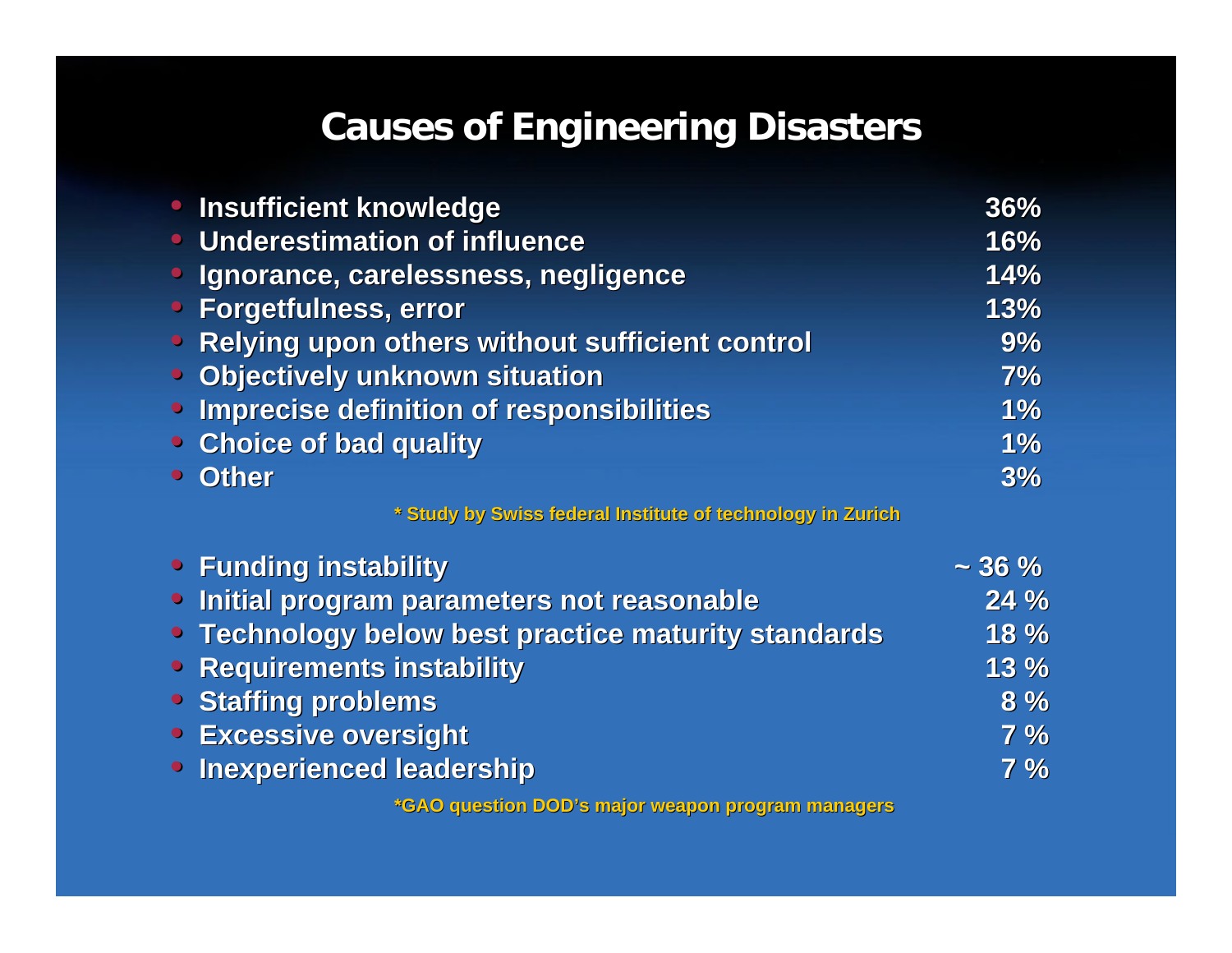# **Certain Failures are Unacceptable Certain Failures are Unacceptable**



\*CBC News Online | August 15, 2003, Updated November 14, 2003

#### **Blackout by the Numbers**

- **9sec**  Time it took for the grid to collapse
	- **6M**  Area affected in acres
- **50M**  Number of people affected
- **100**  Power plants shut down
- **22**  Nuclear power plants shut down
- **31C**  Expected daytime high in Ontario

### **New York**

- **60**  "Serious" Fires
- **800**  Elevator rescues
- **80,000**  Calls to 911
- **10,000**  Police on duty

### **Toronto**

- **1,484**  Fire calls
	- **110**  Elevator rescues
	- **114**  Looting cases
		- **38**  Blackout related arrests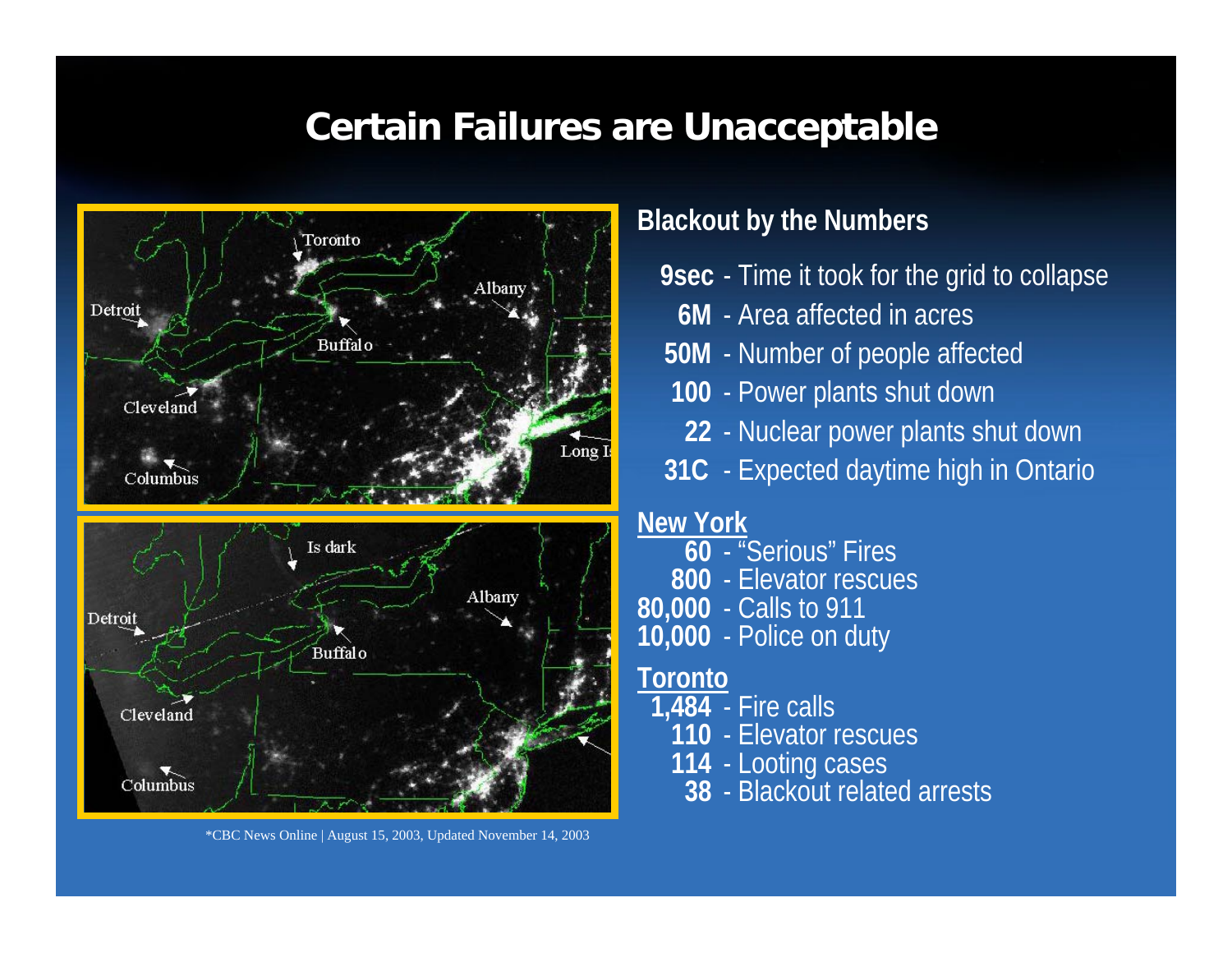## **Where Can You Not Afford to Fail? Where Can You Not Afford to Fail? Managing risk in a portfolio of assets Managing risk in a portfolio of assets**



*Protected Comm Satellites Protected Comm Satellites*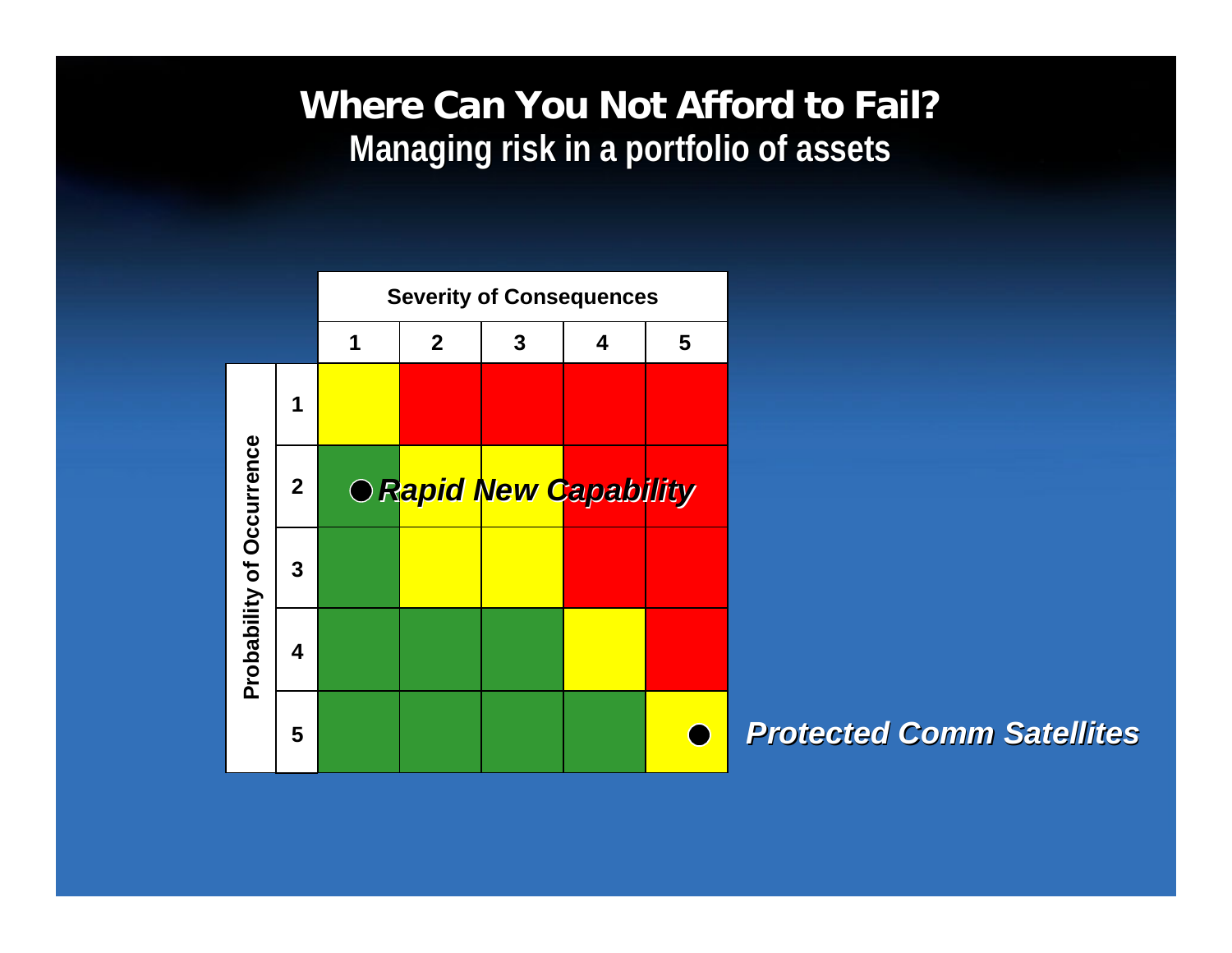# **Challenges in balancing performance and risk Challenges in balancing performance and risk**

| <b>Development Risks</b>                                                                                                                                                                                                                                     | <b>Balancing Approach</b>                                                                                                                                                 |  |
|--------------------------------------------------------------------------------------------------------------------------------------------------------------------------------------------------------------------------------------------------------------|---------------------------------------------------------------------------------------------------------------------------------------------------------------------------|--|
| <b>New missions</b><br>- No heritage infrastructure<br>- No heritage acquisition community<br>- No heritage domain knowledge<br><b>• New requirements</b><br>- No heritage development<br>- No heritage system engineering<br>- No heritage domain knowledge | <b>Maximum leverage of Government</b><br>and industry 25 year heritage:<br>- Experience and domain knowledge<br>- System engineering<br>- Lessons learned and development |  |
|                                                                                                                                                                                                                                                              | <b>processes</b><br>- Requirements and configuration<br>management<br>- Facilities, hardware and software                                                                 |  |
| Large development steps<br>- Over long life span<br>- Over significant quantity build                                                                                                                                                                        | <b>Block upgrades</b><br>- Technology insertion on-ramps<br>- Milstar / AEHF proven insertion<br>heritage<br><b>On-orbit upgrades</b>                                     |  |
| <b>• New technology and integration</b>                                                                                                                                                                                                                      | <b>RR&amp;SD</b><br>- Technology maturity<br>- Integration maturity                                                                                                       |  |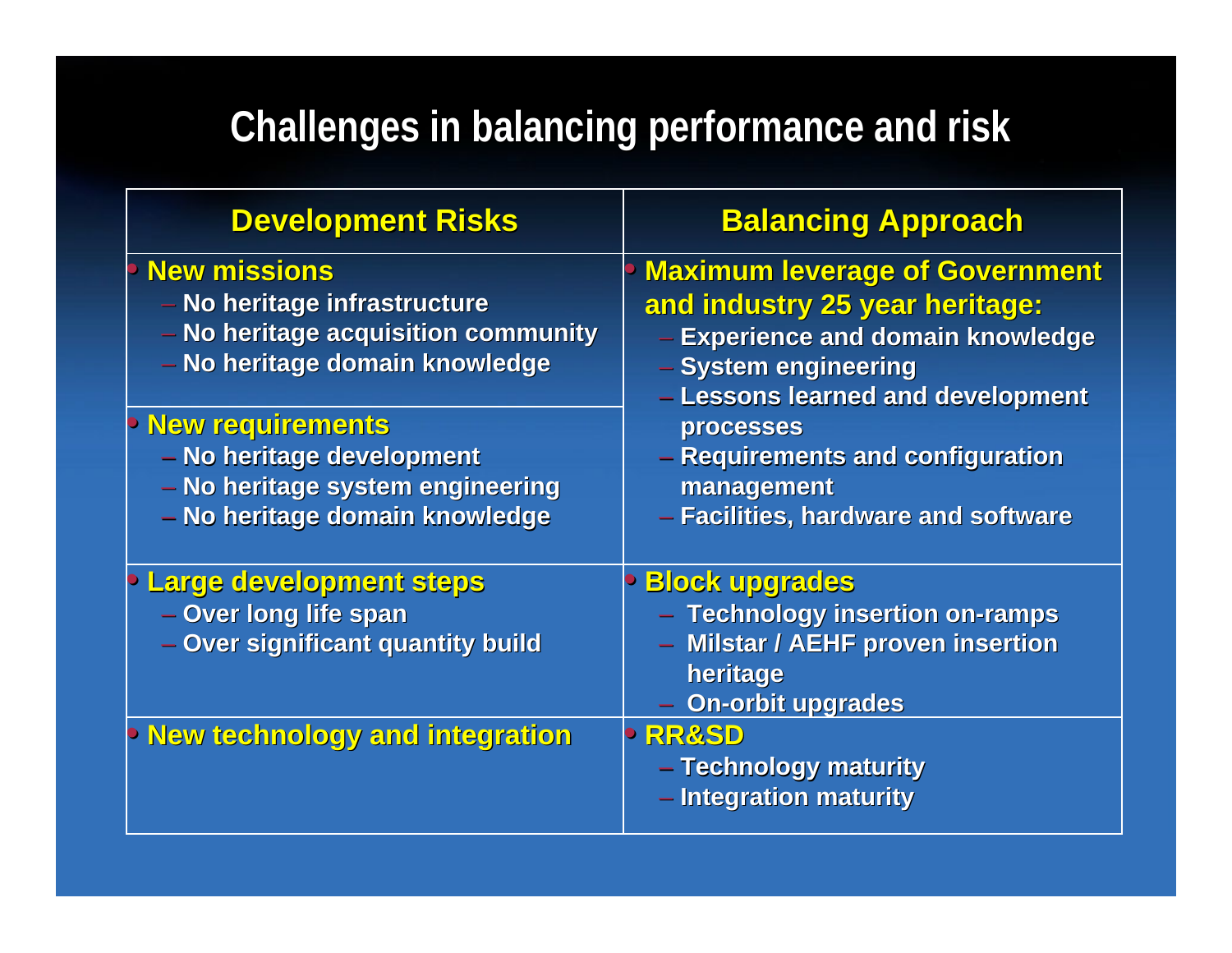### *25 years of Protected Milsatcom Network Transformation 25 years of Protected Milsatcom Network Transformation*

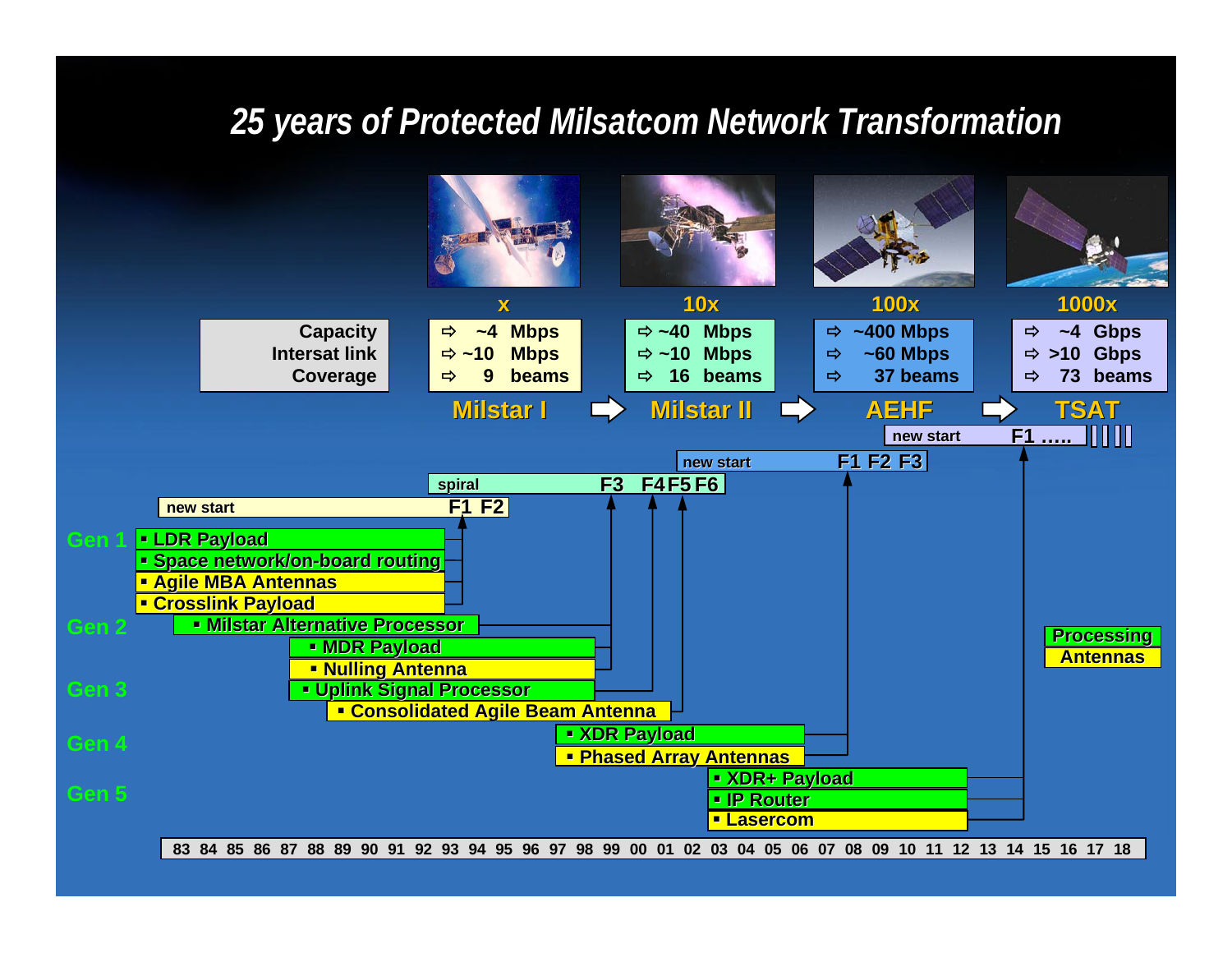# **Picking the Right Program**

*Block Development Enables Low Risk Transformation*

Low Risk System Production, Take Risk in Technology Development









**Block Options with Increasing Capability Block Options with Increasing Capability**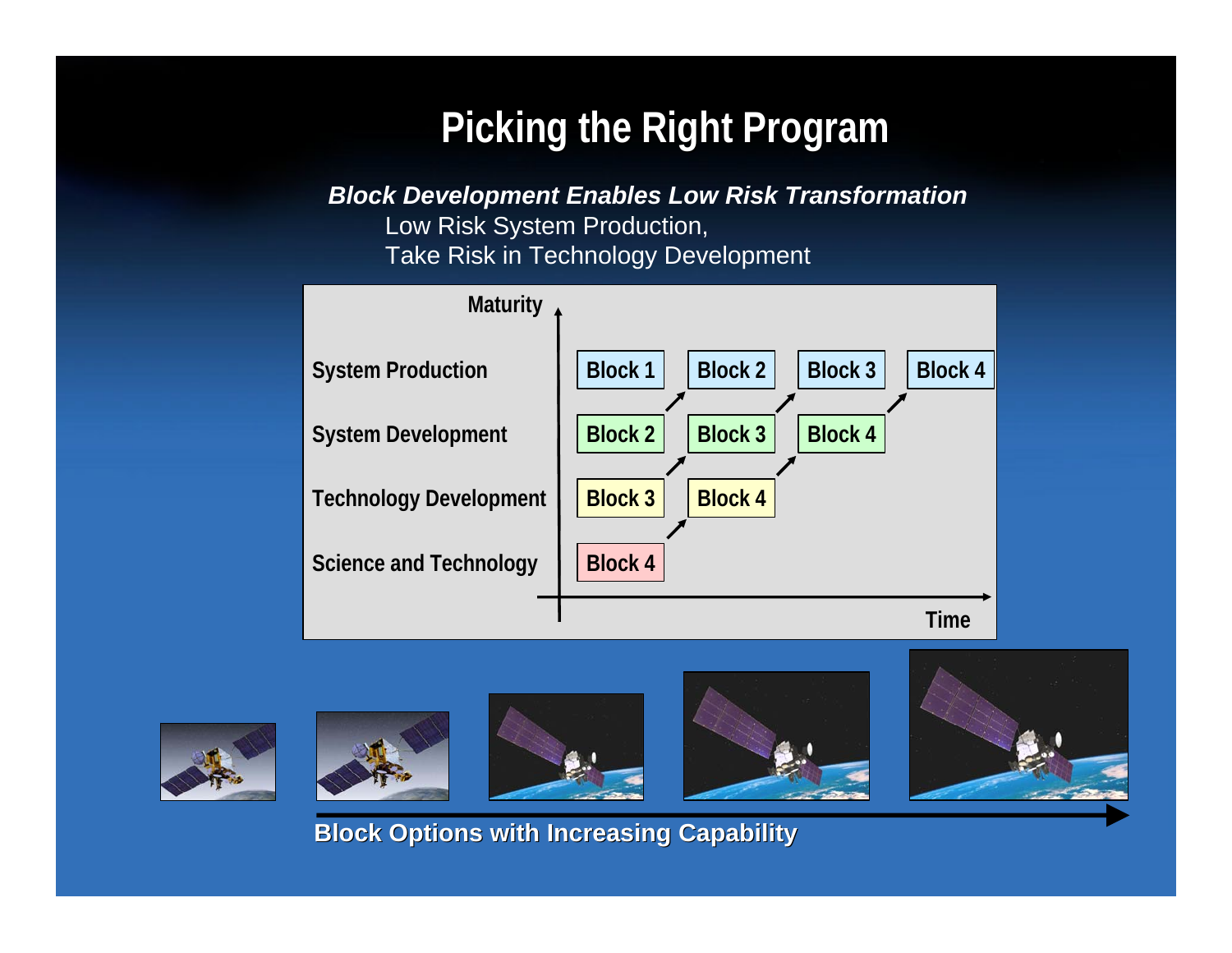## **Picking the right Acquisition Approach Picking the right Acquisition Approach Risk Reduction & System Definition (RR&SD) Risk Reduction & System Definition (RR&SD)**



#### **All TSAT technologies achieving TRL-6 or higher**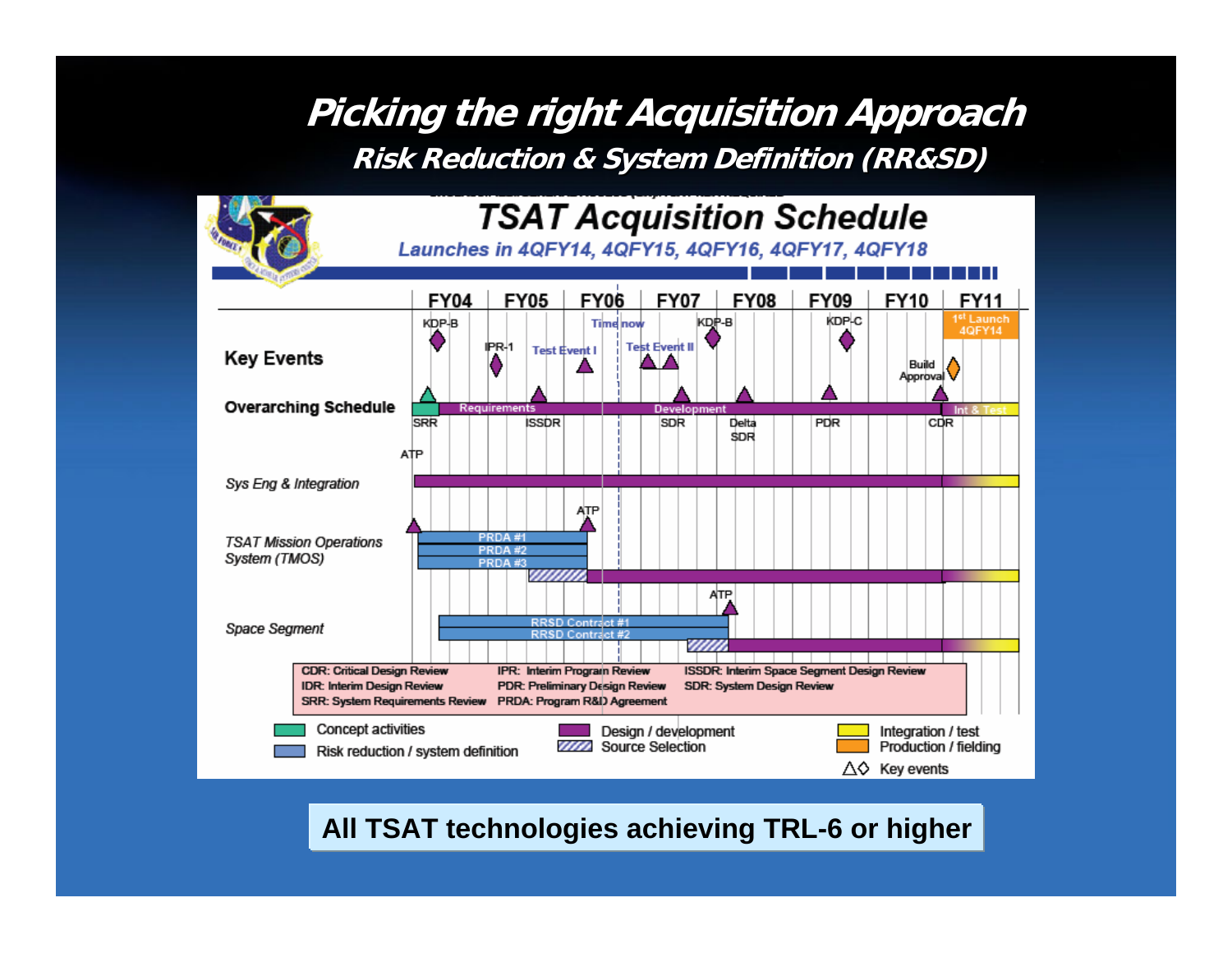# Applying the Lessons Learned and Proven Processes













**As complexity advances risk management needs to advanced**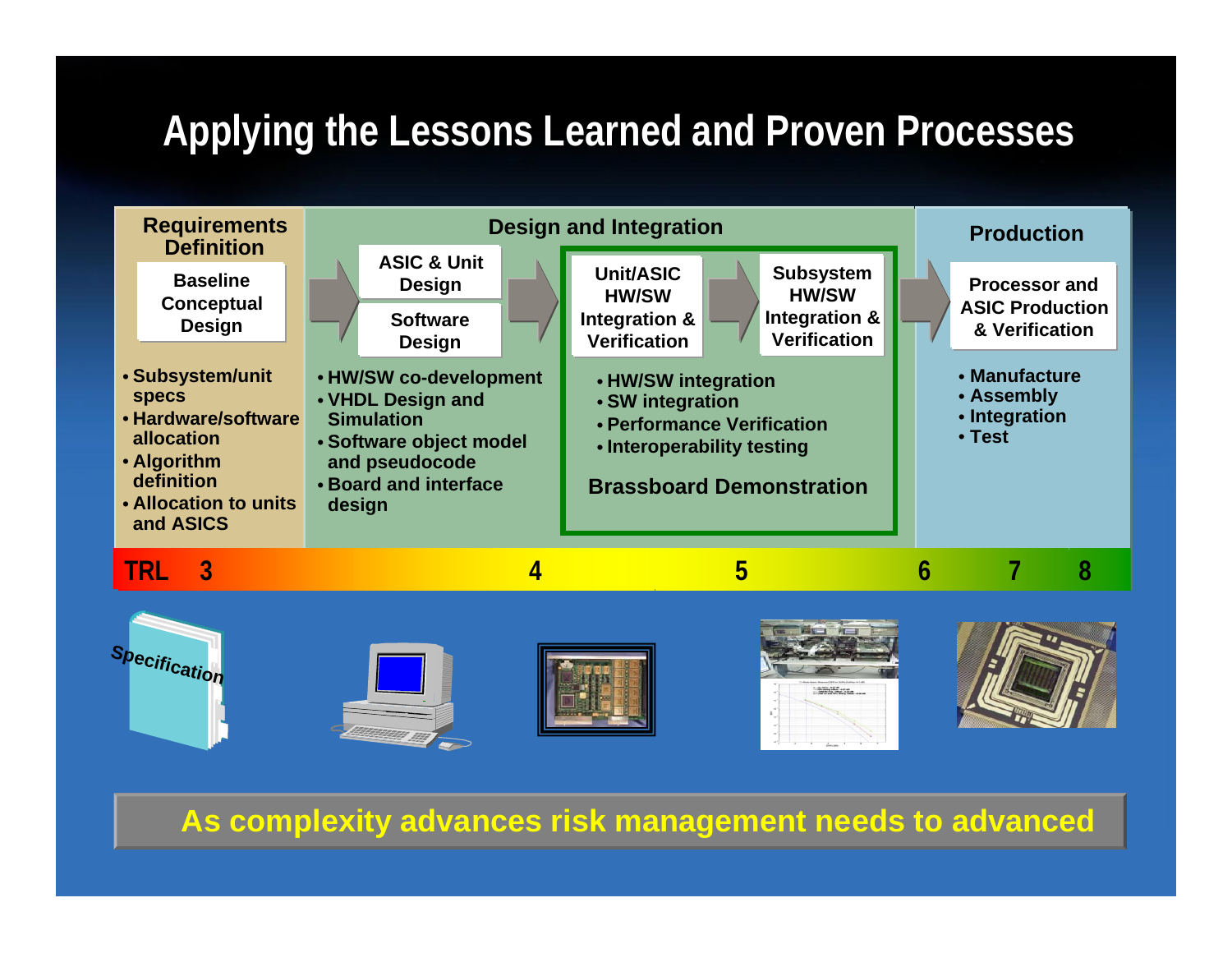# **Applying Proven Risk Management within the Program Applying Proven Risk Management within the Program**